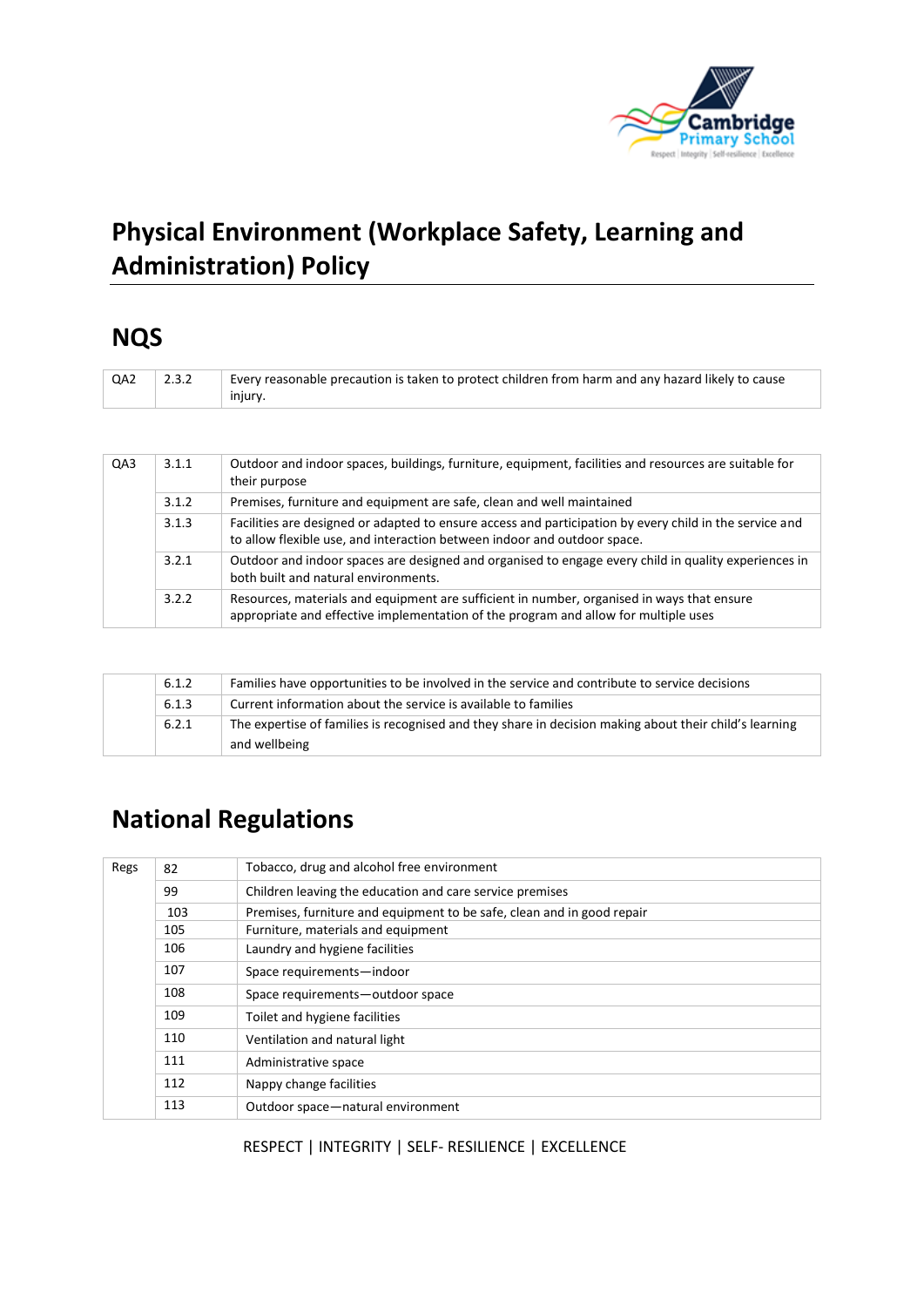

| 114 | Outdoor space-shade                                                                |
|-----|------------------------------------------------------------------------------------|
| 115 | Premises designed to facilitate supervision                                        |
| 156 | Relationships in groups                                                            |
| 249 | Declared approved services (other than declared approved family day care services) |
| 251 | Declared out of scope services                                                     |

# **EYLF**

| LO <sub>2</sub> | Children develop a sense of belonging to groups and communities and an understanding of the reciprocal rights<br>and responsibilities necessary for active community participation<br>Children become socially responsible and show respect for the environment                                                                                                                                                                                                                                                                                    |
|-----------------|----------------------------------------------------------------------------------------------------------------------------------------------------------------------------------------------------------------------------------------------------------------------------------------------------------------------------------------------------------------------------------------------------------------------------------------------------------------------------------------------------------------------------------------------------|
| LO <sub>4</sub> | Children develop dispositions for learning such as curiosity, cooperation, confidence, creativity,<br>commitment, enthusiasm, persistence, imagination and reflexivity<br>Children develop a range of skills and processes such as problem solving, enquiry, experimentation,<br>hypothesising, researching and investigating<br>Children transfer and adapt what they have learned from one context to another<br>Children resource their own learning through connecting with people, place, technologies and natural and<br>processed materials |

## **Aim**

To provide a physical environment that is safe, appealing, constructive, well-maintained and welcoming to all individuals who use it.

# **Related Policies**

Animal and Pet Policy Chemical Spills Health, Hygiene and Safe Food Policy Incident, Injury, Trauma and Illness Policy Relationships with Children Policy Sandpit Policy Tobacco, Drug and Alcohol Policy

# **Implementation**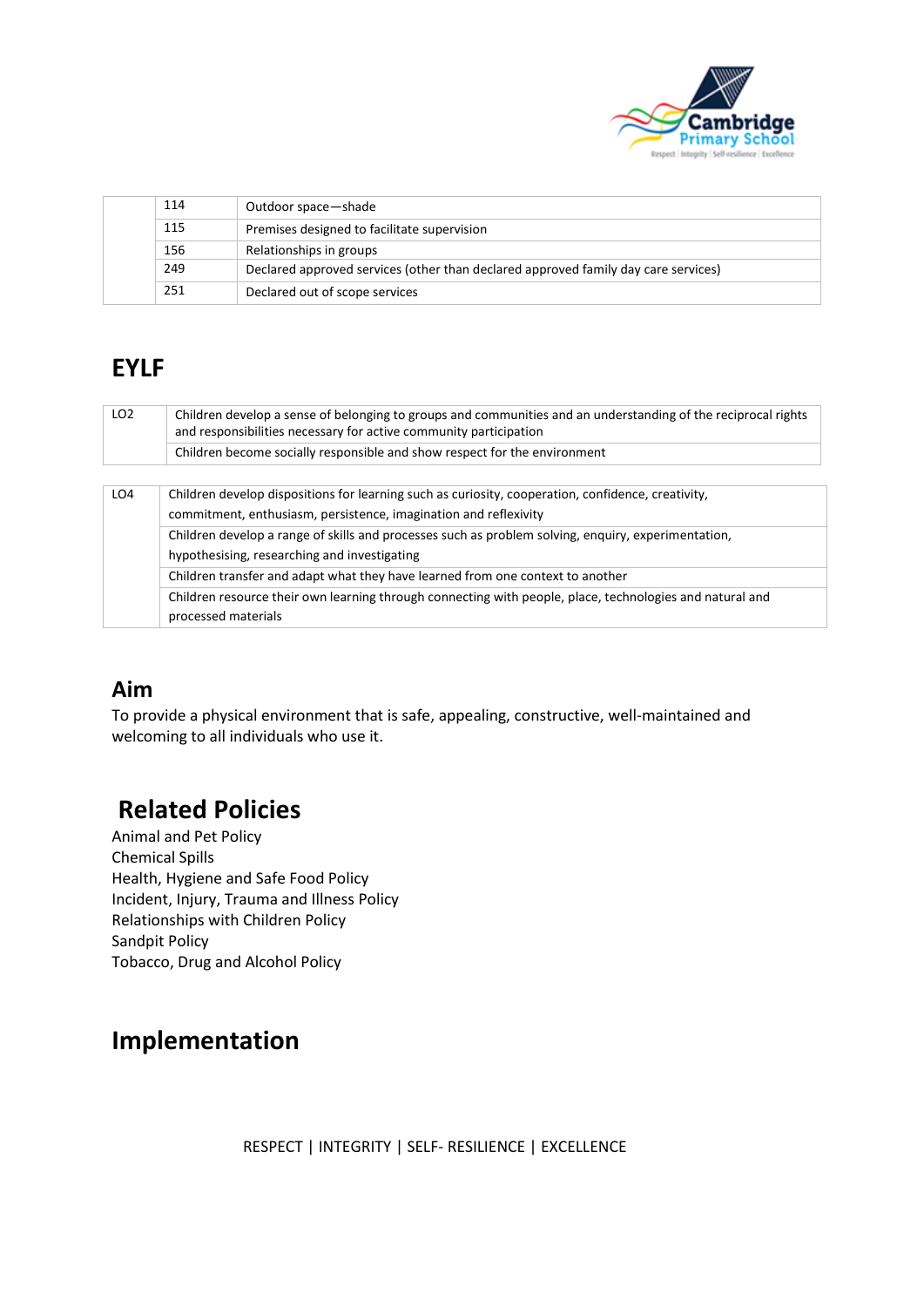

The Approved Provider will provide a stimulating environment that continually engages children and fosters their learning and development while ensuring their safety and that of educators, families and visitors.

#### **Resources and Equipment**

The Approved Provider will:

- provide appropriately sized furniture and equipment in the indoor and outdoor settings for the age ranges at the service
- provide sufficient furniture, resources, materials, toys and equipment for the number of children and ensure they are developmentally appropriate
- ensure non-fixed play equipment in the grounds is less than one and a half metres high and that educators can adequately supervise children at all times
- place any outdoor climbing equipment, swings or slides on impact absorbing surfaces (soft fall materials)
- maintain an up to date inventory/registry of equipment
- select resources and equipment that reflect the cultural diversity of our families, local community and nation, including the culture and diversity of Australia's Indigenous community
- actively seek the views of parents and families about our resources and equipment
- Prepare an ongoing prioritised maintenance plan for the service at the beginning of each year, and implement the plan throughout the year, and organise maintenance systems (eg checklists, logs, and building and equipment records).

Educators will:

- Provide a list of equipment or resources which need maintenance to the Approved Provider or Nominated Supervisor every 6 months. The list will prioritise maintenance requirements
- introduce children to new resources and equipment, and teach them how to use and care for them appropriately
- store equipment that should only be used under supervision in a secure place
- allow children to use a trampoline only when they are directly supervised
- regularly check equipment and resources to ensure it is clean and safe
- Ensure they comply with cleaning schedules for resources and equipment.

#### **Facilities**

The Approved Provider or Nominated Supervisor will:

- Provide adequate, sufficient and accessible facilities for hand-washing, toileting and eating. Toileting and hand-washing facilities will be accessible from our indoor and outdoor environments
- provide access to clean drinking water in our indoor and outdoor environments
- ensure that the premises and grounds comply with building regulations (Local, State and Federal Government) and the Building Code of Australia in relation to fire, ventilation, lighting and safety glass
- provide appropriate and hygienic areas for food preparation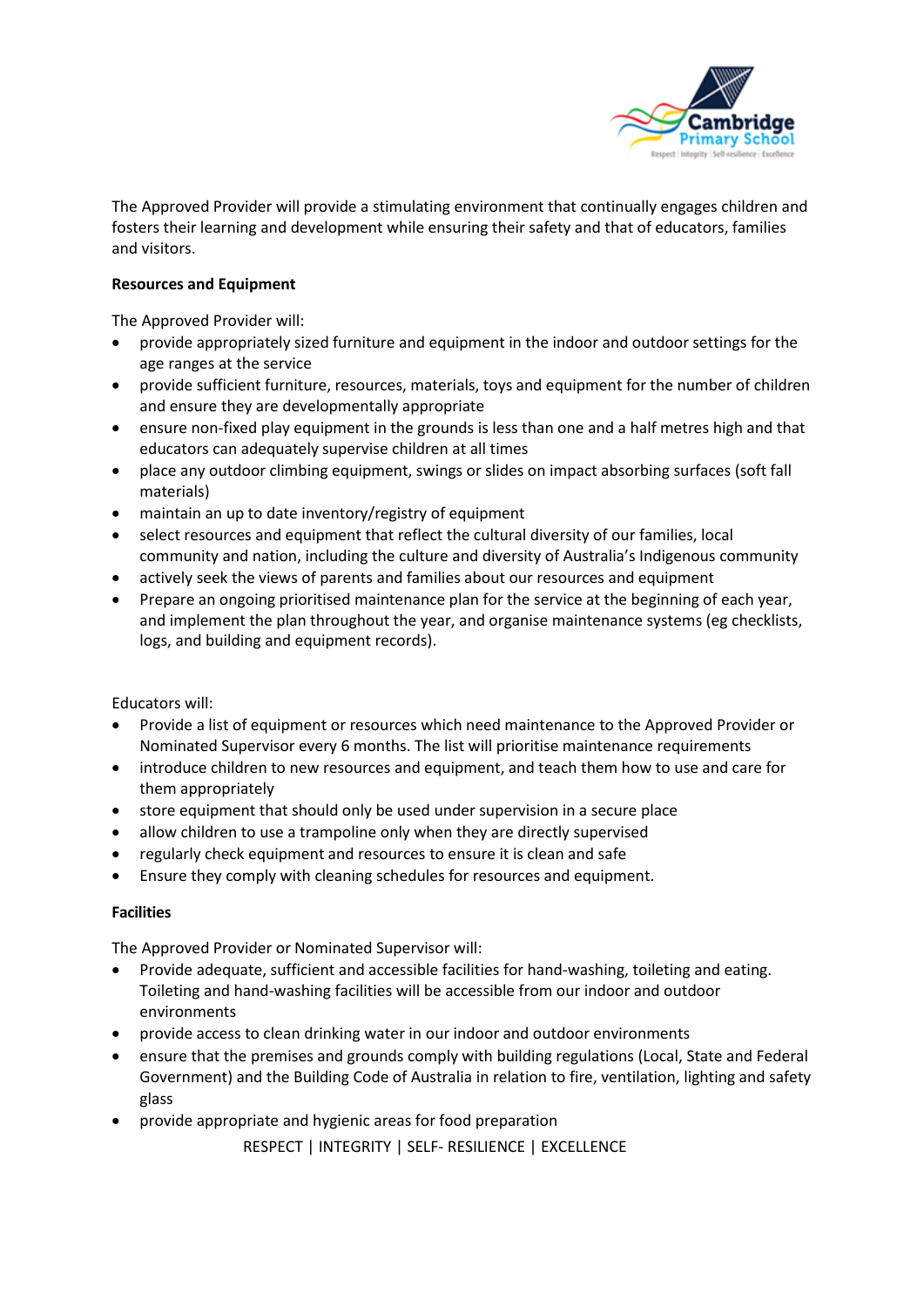

- complete a Building Safety Checklist of the premises and grounds every 6 months and ensure any work necessary meets Australian standards
- implement management plans to ensure the safety of educators, children, families and visitors if the service undertakes major renovations

#### **Environment**

The Approved Provider or Nominated Supervisor will:

- include natural elements like plants, trees, gardens, rock, mud and water
- provide adequate shading
- adequately fence the environment
- incorporate natural and artificial lighting, appropriate ventilation, heating, cooling and fresh air
- include elements that challenge children and encourage appropriate risk taking for the child's developmental level
- incorporate specific requirements for special needs children as seamlessly as possible
- incorporate sustainable practices which develop environmental responsibility
- ensure elements in the environment encourage children to explore, solve problems, create, construct and engage in critical thinking

#### **Layout**

The Approved Provider or Nominated Supervisor will:

- organise the environment so children, educators and visitors can move around without disrupting children's activities
- create spaces which encourage collaborative learning through group interactions and one-onone interactions
- create areas where children can engage in quiet, restful or independent activities
- establish the environment so children can be adequately supervised at all times
- provide space for administrative functions, consultation with children's parents and private conversations
- Keep plans about the arrangement of the rooms and outdoor spaces to show how our service creates inviting learning spaces, and document how the arrangement, resources and equipment contribute to children's learning.
- keep a record of any changes made to the physical environment eg rearrangement of rooms, additions/changes to outdoor environment

#### **Activities**

The Approved Provider or Nominated Supervisor and educators will:

- undertake regular risk assessments to ensure risk is minimised or eliminated at all times
- provide adequate and ongoing training in risk management practices for new and existing educators, staff and volunteers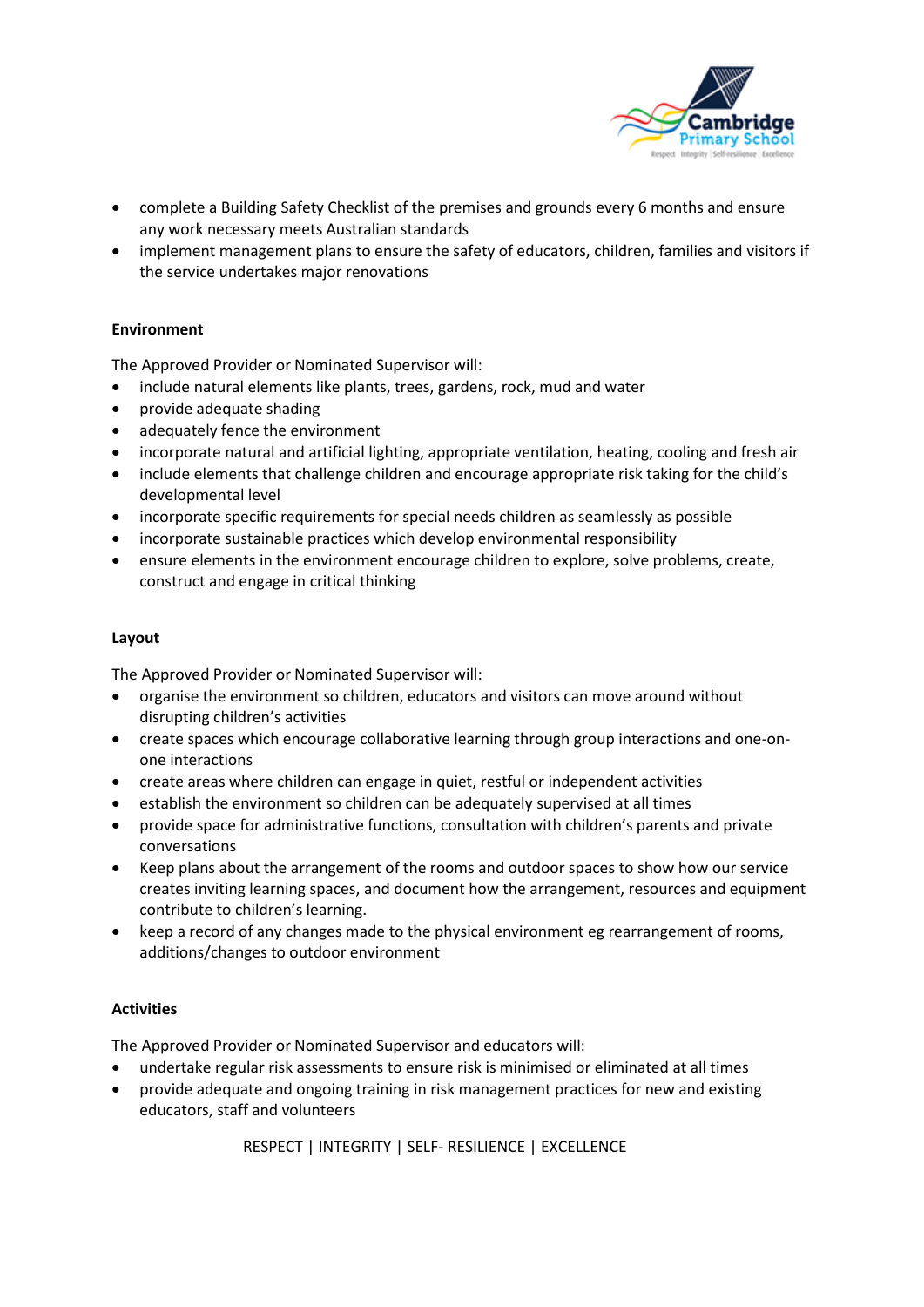

- engage children in a wide variety of indoor and outdoor experiences
- Discuss safety issues with children (eg using toys or equipment) and involving children in rule setting to minimise or eliminate safety risks.
- cover unused power points with safety caps, securing all electrical cords and ensuring all double adaptors and power-boards are inaccessible to children

#### **Children's Groupings**

It is important that children have opportunities to interact with other children and educators in group situations. This contributes to their learning and development and helps children to develop respectful and positive relationships. The Nominated Supervisor and educators will consider whether the size and composition of the group is appropriate by considering whether children:

- are settled
- Develop secure relationships with educators and positive relationships with peers.

# **Safety Checks**

To ensure the safety of all children and educators, the Nominated Supervisor will ensure the following safety checks are carried out:

- Regular inspections of the premises before children arrive (use the Indoor and Outdoor Daily Safety Checklists attached to the policy) to ensure the service is safe, secure and hygienic, and there are no dangerous objects on the premises or service grounds, for example sharps or poisonous flora and fauna, including a check of:
	- perimeters
	- fences
	- gates
	- paths
	- buildings
	- all rooms accessible to children
	- fixed equipment

Educators will wear gloves and use tongs to pick up any sharp objects (eg syringes) and place them in the 'sharp object box'. This box will be disposed of in line with local council recommendations. Any maintenance required will be immediately reported to the Approved Provider who will make the appropriate arrangements to have repairs carried out.

• Regular inspections of trees in the service grounds for overhanging, dead or dangerous looking branches as well as for any infestations or nests.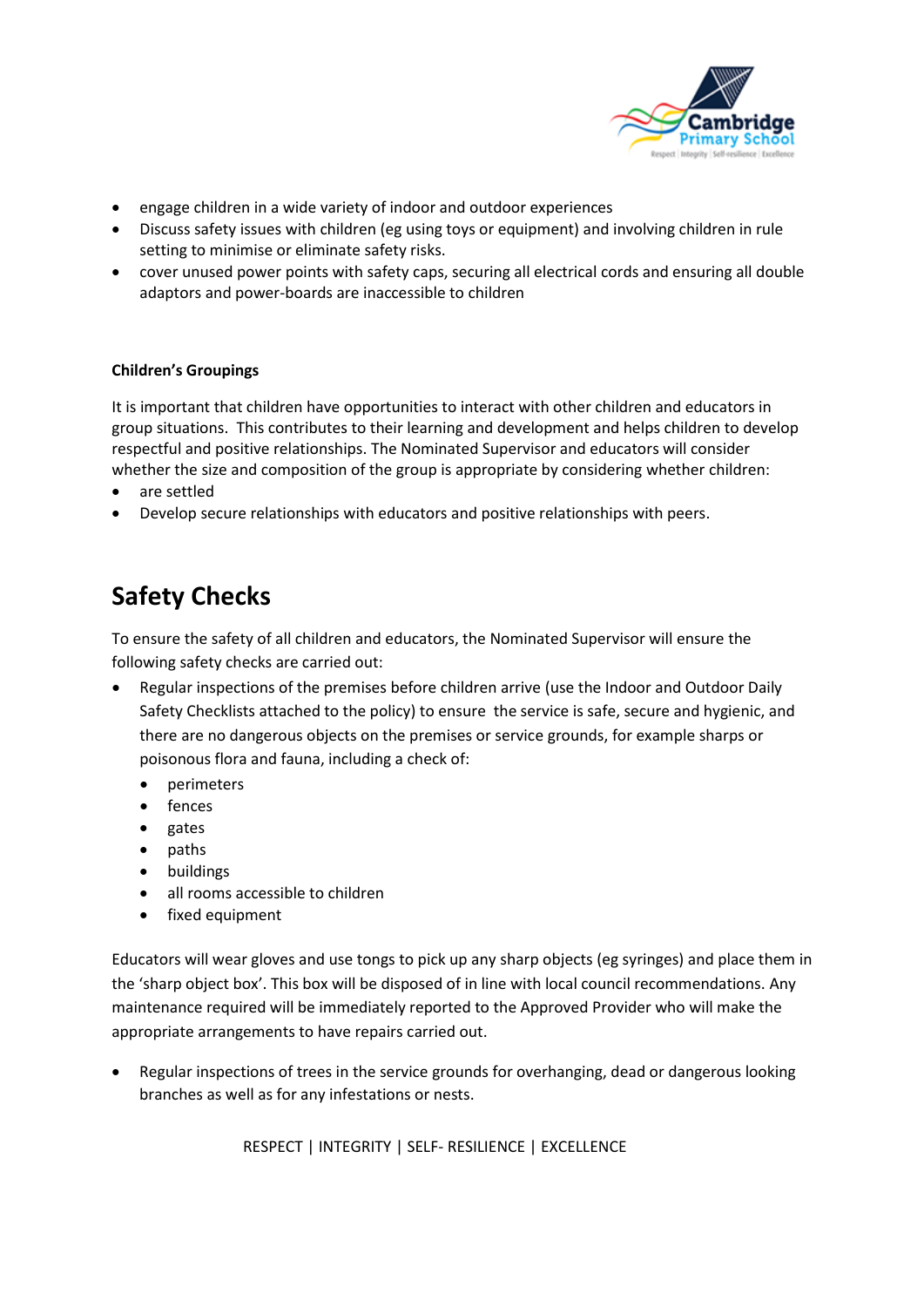

• Regular pest inspections by an accredited pest control company. Any recommendations made by the company will be implemented if they will not compromise the health and safety of children and adults.

The Nominated Supervisor will keep records of pest inspections and findings, and records to verify completion of safety checks.

# **Cleaning of Buildings, Premises, Furniture and Equipment**

To ensure that cleaning is carried out regularly and thoroughly and the environment, resources and equipment are hygienic, the Nominated Supervisor and tendered cleaning contractor will ensure educators and other staff:

- Implement structured cleaning schedules (attached to the policy) to ensure that all cleaning is carried out regularly and thoroughly so that the service environment, resources and equipment are hygienic.
- use the least dangerous cleaning substance possible
- use separate sponges (eg pink for the kitchen, yellow for the bathroom) to eliminate crosscontamination of different areas
- use rubber gloves in each room which are then hung out to dry and air
- wash and dry hands after cleaning before returning to the children
- Clean and dry cleaning equipment between uses so germs can't multiply on the equipment.
- store cleaning equipment securely
- clean the service at the end of each day and throughout the day as the need arises
- Clean up accidents and spills as quickly as possible.

#### **Use of Detergents**

Ordinary detergents will be used to help remove dirt from surfaces. Proper cleaning with detergent and warm water, followed by rising then drying and airing time kills most germs as they are unable to multiply in a clean environment.

#### **Use of Disinfectants**

Disinfectants are usually unnecessary as very few germs can survive exposure to fresh air and natural light. In an outbreak situation, public health units may specify the use of a particular disinfectant.

Essentially, there is no ideal disinfectant. Disinfectants cannot kill germs if the surface is not clean. For disinfectants to work effectively, there still needs to be thorough cleaning using a detergent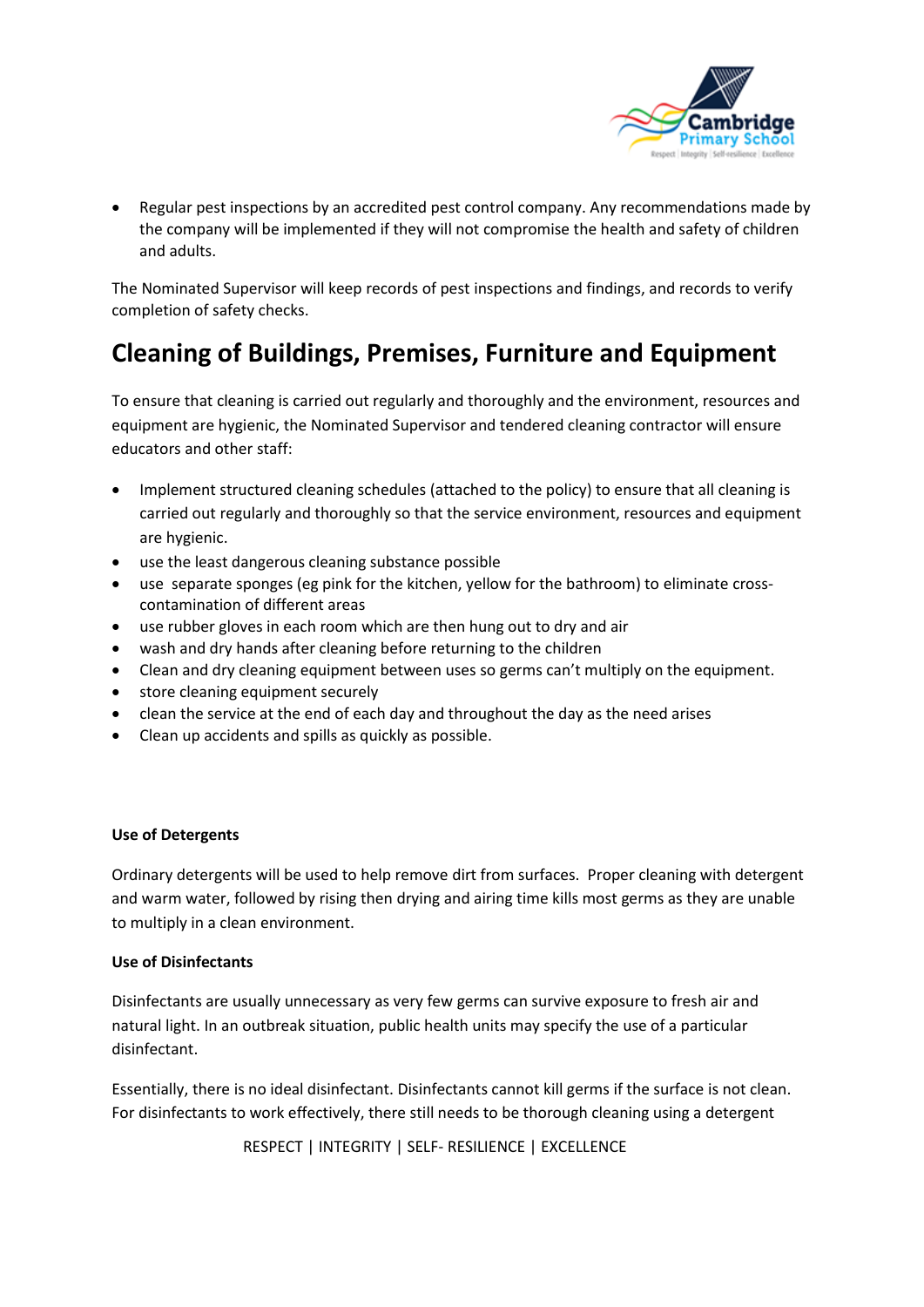

beforehand. However, it is more important to make sure surfaces have been cleaned with detergent and warm water than to use a disinfectant. To kill germs, any disinfectant needs:

- to be of the right concentrate
- a clean surface to be able to get to the germ
- Enough time to kill the germs at least 10 minutes.

Even when all of these conditions are met a disinfectant will not kill all the germs present.

#### **Clothing**

Educators will:

- wash their clothing daily
- wear protective garments (eg aprons) to cover clothing that cannot be washed frequently

#### **Toys**

• Toys will be audited, cleaned and discarded as appropriate once a term.

#### **Play Dough**

To reduce the risk of spreading infections, educators will:

- get children to wash their hands with soap and water before and after using play dough
- store play dough in a airtight container in the refrigerator
- Discard play dough at the end of each day if there is an outbreak of vomiting and/or diarrhoea.

#### **Packing Toys Away**

Educators will:

- pack small pieces in bags provided and replace bags which may be deteriorating
- use elastic bands to contain similar items (like railway tracks)

## **Hazardous Substances**

When **purchasing** dangerous chemicals, substances, medicines or equipment, the Approved Provider or Nominated Supervisor will:

- select and use the least hazardous substance or equipment
- only select substances which have child resistant lids or caps
- ensure dangerous substances/chemicals are supplied with a Safety Data Sheet (SDS) formerly called a Material Data Safety Sheet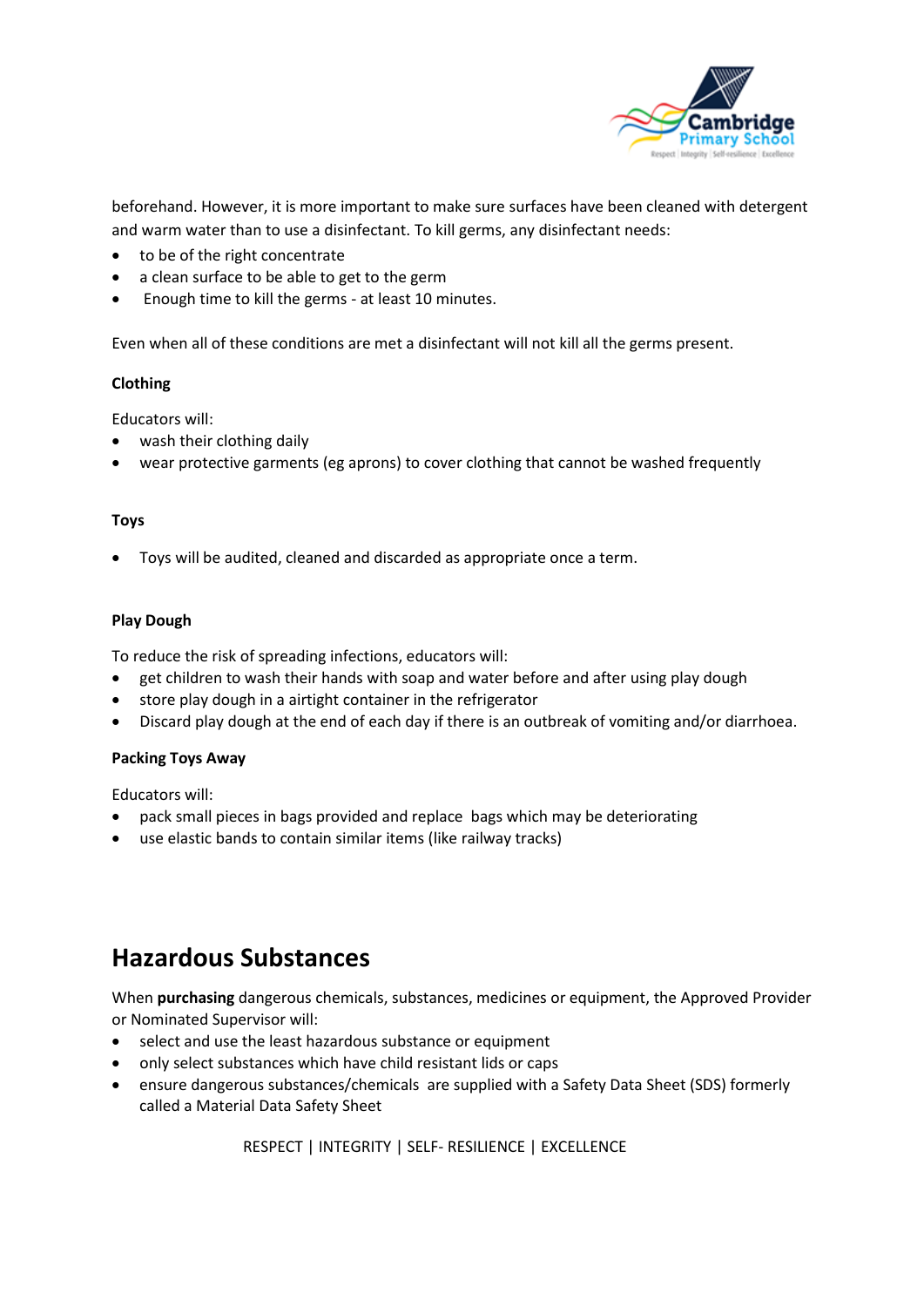

- ensure educators adhere to the manufacturer's instructions for use, storage, and first aid recorded on the SDS
- Keep a register of all hazardous chemicals, substances and equipment used at the Service. Information recorded will include where they are stored, their use, any risks, and first aid instructions and the current SDS. The register will be readily accessible.

When **using** dangerous chemicals, substances, medicines or equipment, educators will:

- ensure the child resistant lids or caps are properly closed after use
- adhere at all times to manufacturer's advice and instructions (eg follow advice for products which need to be stored in a refrigerated environment)
- Wear appropriate personal protective clothing recommended on the manufacturer's instructions.

When **storing** dangerous chemicals, substances, medicines or equipment, educators will:

- store all dangerous substances in their original containers
- keep all labels and/or use by dates intact at all times
- Dispose of (without using) any dangerous substance not stored in the original container, or with destroyed labels and/or unknown use by dates. Disposal will be safe and in line with local council guidelines. Containers will not be reused under any circumstances
- Lock all dangerous substances and equipment, including cleaning materials, detergents, toiletries poisons, dangerous tools and equipment with sharp and razor edges, in a place or facility which is labelled, secure and inaccessible to children.
- lock particularly dangerous and hazardous materials such as pesticides, herbicides, petroleum, kerosene, solvents and equipment which is operated by an engine or hazardous to children, in a locked facility external to the main building of the service, and separate from children's play or outdoor environments. The facility must have a bonded floor, be inaccessible to children and be clearly labelled as storing dangerous substances and/or equipment
- store any dangerous substances that need to be refrigerated in a labelled, child resistant container, preferably in a separate compartment or in a part of the refrigerator inaccessible to children
- Wear appropriate personal protective clothing recommended on the manufacturer's instructions.

#### **First Aid**

The Approved Provider or Nominated Supervisor will:

- seek medical advice immediately if poisoning or potentially hazardous ingestion, inhalation, skin or eye exposure has occurred by calling the Poisons Information Line on 131126 or Ambulance service on 000
- immediately ring the emergency services on 000 if there is any major emergency involving a hazardous chemical or equipment, a gas, fire or explosion hazard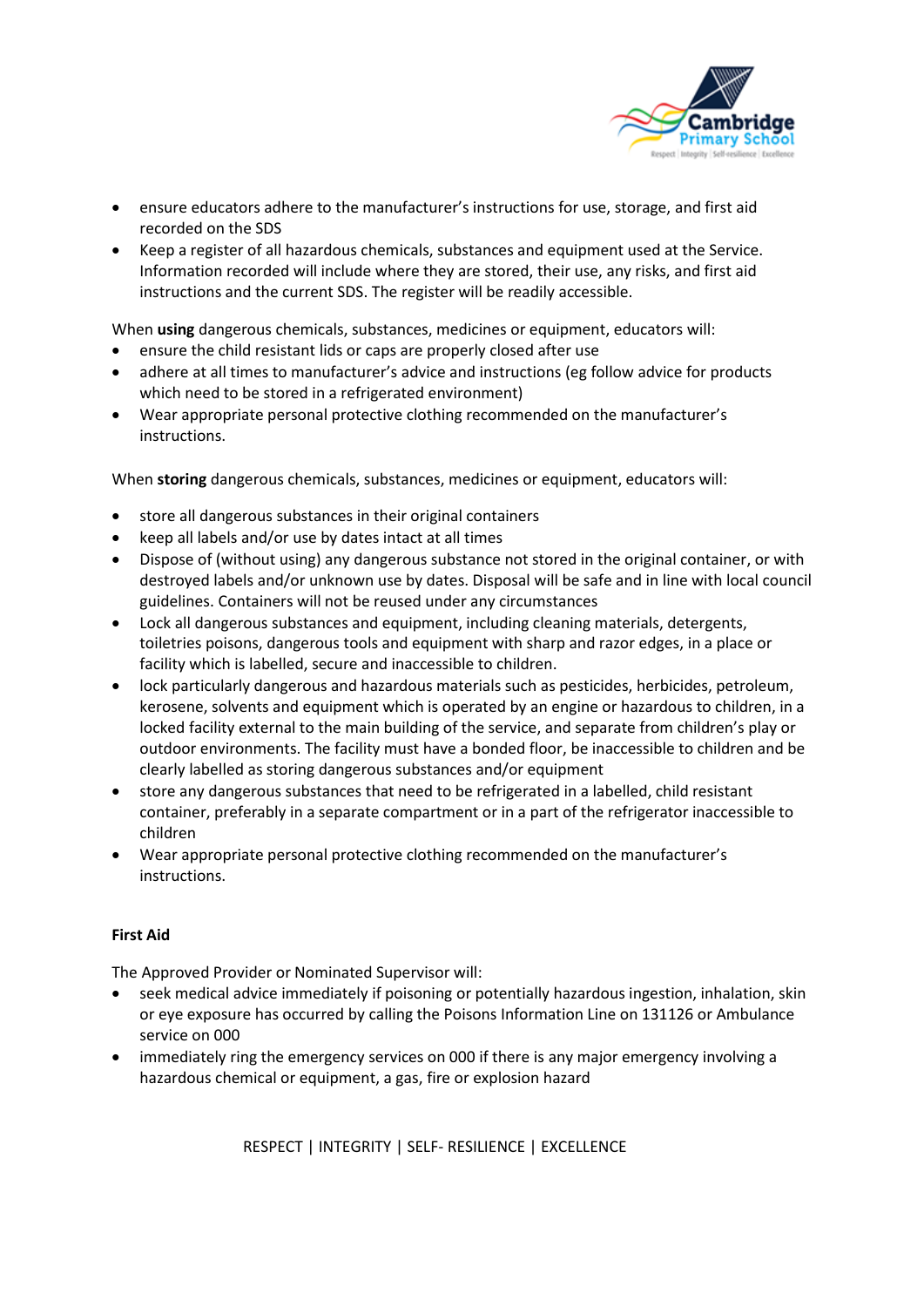

• Implement the first aid procedures in the Incident, Injury, Trauma and Illness Policy, and if required the emergency procedures in the Emergency Management and Evacuation Policy, if a child or any other person is injured by a chemical, substance or equipment.

#### **Other requirements**

The Approved Provider or Nominated Supervisor will:

- notify the appropriate Workplace Health and Safety Authority (Worksafe 9641 1444 or 1800 136 089 - toll free) if there is any major emergency involving a hazardous chemical or equipment, a gas, fire or explosion hazard or a child or any other person is seriously injured by a chemical, substance or equipment (refer Work Health and Safety Policy).
- Regularly implement the Poison Safety Checklist attached to this policy to ensure we protect the health and safety of all children and adults at the service.

## **Kitchens**

The Approved Provider or Nominated Supervisor will ensure:

- children cannot gain access to any harmful substance, equipment or facility
- A door, half-gate or other barrier prevents unsupervised entry by children into the kitchen.

## **Laundry**

• Soiled clothes and linen are laundered away from the premises; soiled laundry is hygienically stored in a sealed container until it is removed from the premises. Items returned to a child's home for laundering will have any solid soiling removed, will be stored securely and will not be placed in a child's bag in contact with personal items. Educators will advise families that there are soiled clothes in their child's bag.

# **Sun Protection**

#### **1. Outdoor Activities**

Educators and staff will use a combination of sun protection measures for all outdoor activities from September to the end of April and whenever UV Index levels reach 3 and above. The sun protection measures include items below numbered 2-10. **UV levels will be monitored by reviewing the UV Alert information available at <http://www.cancervic.org.au/> or the Sunsmart phone/iPad application**

### **2. Shade**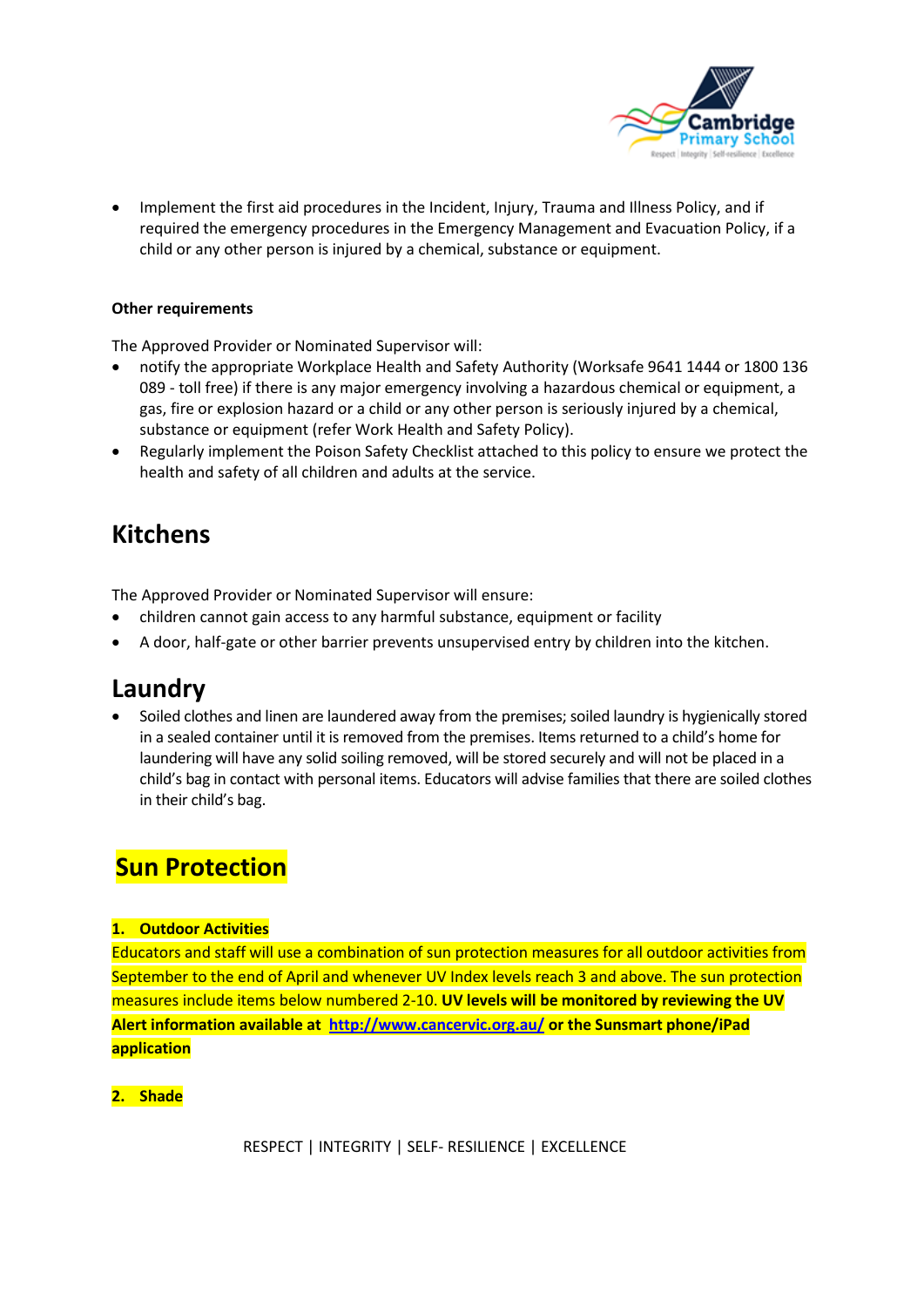

The service will provide and maintain adequate shade for outdoor play. Shade options can include a combination of portable, natural and built shade. Regular shade assessments will be conducted to monitor existing shade structures and assist in planning for additional shade.

Outdoor activities will be planned in shaded areas. Play activities will be set up in the shade and moved throughout the day to take advantage of shade patterns. Children will be directed to use available areas of shade when outside.

#### **3. Hats**

Educators, staff and children are required to wear sun safe hats that protect their face, neck and ears. A sun safe hat is a:

- legionnaire hat
- bucket hat with a deep crown and brim size of at least 5cm (adults 6cm)
- broad brimmed hat with a brim size of at least 6cm (adults 7.5cm).

Children without a sun safe hat will be asked to play in an area protected from the sun (e.g. under shade, veranda or indoors) or can be provided with a spare hat.

**Please note: Baseball caps or visors are not sun safe because they do not provide enough sun protection.**

#### **4. Clothing**

When outdoors, educators, staff and children will wear sun safe clothing that covers as much of the skin (especially the shoulders, back and stomach) as possible. This includes wearing:

- loose fitting shirts and dresses with sleeves and collars or covered neckline
- longer style skirts, shorts and trousers
- dark coloured clothing that is made from cool, densely woven fabric

Children who are not wearing sun safe clothing will be asked to play in an area protected from the sun (e.g. under shade, veranda or indoors).

**Please note: Midriff, crop or singlet tops are not sun safe because do not provide enough sun protection.**

#### **5. Sunglasses**

Children who choose to wear sunglasses will be encouraged to wear close fitting, wrap-around sunglasses that meet the Australian Standard 1067 (Sunglasses: Category 2, 3 or 4), are preferably marked eye protection factor 10, cover as much of the eye area as possible and have soft elastic to keep them in place.

#### **6. Sunscreen**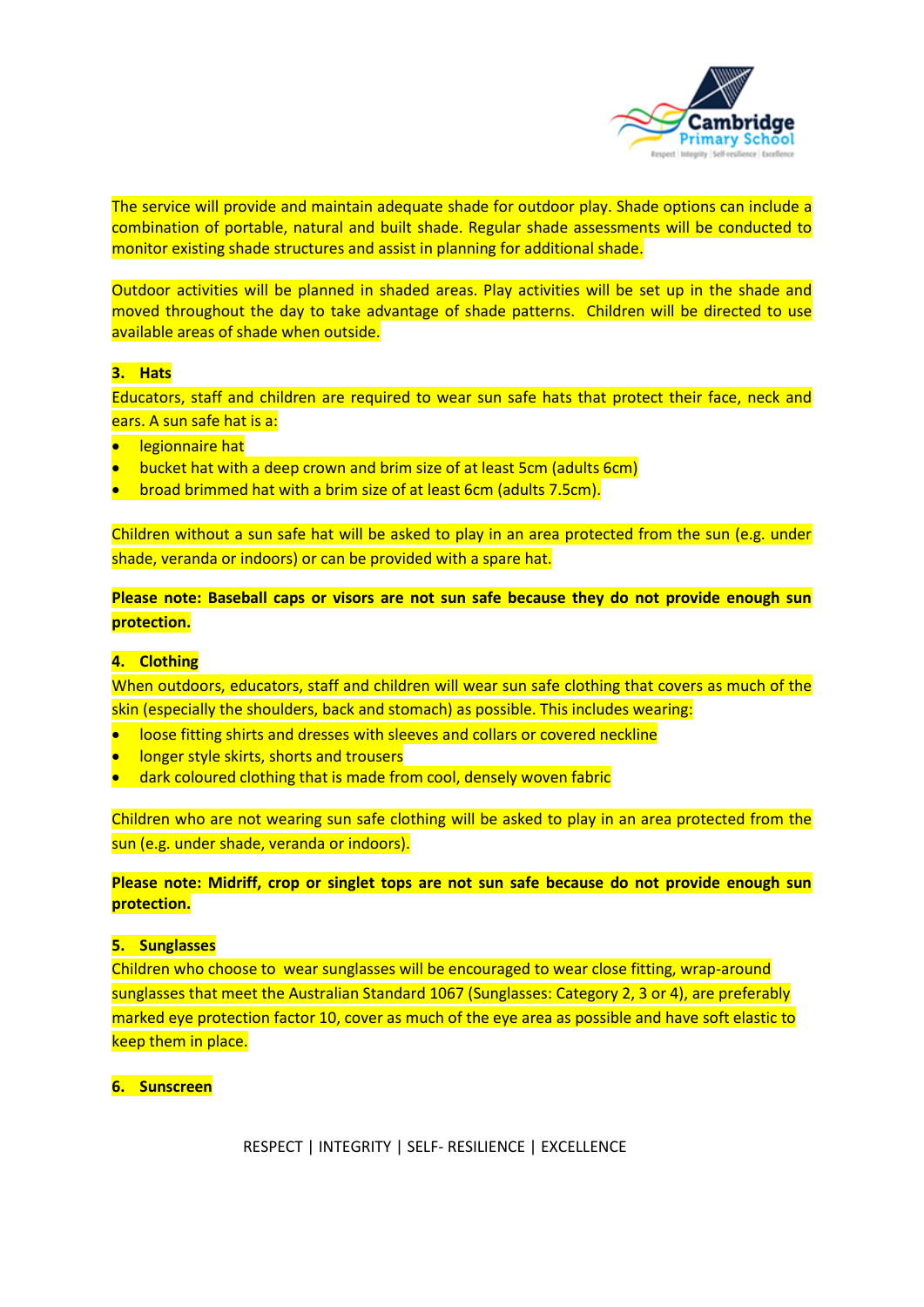

All educators, staff and children will apply SPF30+ or higher broad-spectrum water-resistant sunscreen before going outdoors and reapply every 2 hours. Sunscreen will be stored in a cool, dry place and the use-by-date monitored. Authorisation to apply sunscreen will be obtained from parents. Children may not be able to play outside if we are not authorised to apply sunscreen.

#### **7. Role Modelling**

Educators and staff will act as role models and demonstrate sun safe behaviour by:

- wearing a sun safe hat (see Hats)
- wearing sun safe clothing (see Clothing)
- applying SPF30+ broad-spectrum water-resistant sunscreen 20 minutes before going outdoors and reapplying every 2 hours
- **using and promoting shade**
- wearing sunglasses that meet the Australian Standard 1067.

#### **Families and visitors are encouraged to role model positive sun safe behaviour.**

#### **8. Education and Information**

Sun protection will be incorporated regularly into learning programs. Sun protection information will be promoted to educators, families and visitors. Further information is available from the Cancer Council website<http://www.cancervic.org.au/>

#### **9. Policy Availability**

The sun protection policy, updates and requirements (including hat, clothing and sunscreen) will be made available to educators and staff, families and visitors in our Parent Handbook and through other Service communications.

## **Visitors**

To ensure we can meet Work Health and Safety requirements and ensure the safety of our children, individuals visiting our service must sign in when they arrive at the service, and sign out when they leave, and wear a visitors' lanyard.

## **Inspection and testing of electrical equipment**

 RESPECT | INTEGRITY | SELF- RESILIENCE | EXCELLENCE Services must ensure that electrical equipment is regularly inspected and tested by a competent person if the electrical equipment is supplied with electricity through an electrical socket and used in conditions where it could be damaged, including exposure to moisture, heat, vibration, mechanical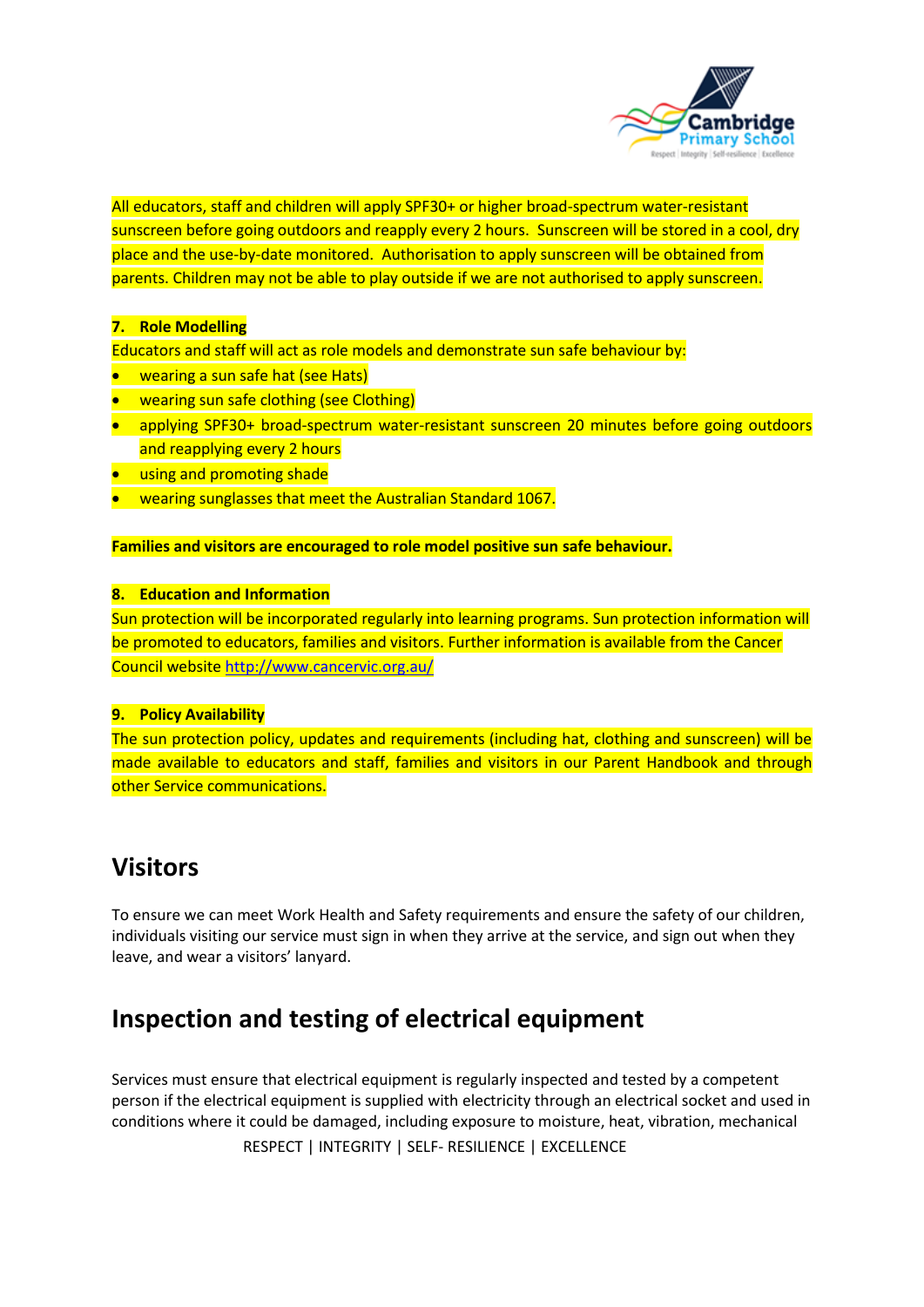

damage, corrosive chemicals or dust. A record of the testing, which may be a tag attached to the equipment tested, must be kept until the equipment is next tested or disposed of and must specify:

- the name of the tester
- the date and outcome of the testing
- the date on which the next testing must be carried out.

## **Fire Equipment**

All fire equipment at our service will comply with relevant laws and regulations, council requirements and the Building Code, and be maintained in line with the Australian Standard AS 1851-2012 (see Attachment D).

# **Back Care and Manual Handling**

Manual handling means any activity requiring the use of force exerted by the person to lift, lower, push, pull, carry or otherwise move, hold or restrain any person or object.

Manual handling injuries can be the result of incorrect manual handling techniques, overuse, or from accidents. Injuries include back strains, and sprains in other parts of the body such as the neck, arm, shoulder and knee, bruising and lacerations.

Employers and managers have a legal duty to provide safe workplaces and implement safe workplace practices.

#### **Principles of Preventing Manual Handling Injuries**

- 1. Eliminate or reduce the amount of manual handling.
- 2. Reduce the amount of bending, forward reaching, and twisting, in all tasks.
- 3. Reduce worker fatigue.
- 4. Keep all equipment in good working order.
- 5. Keep the workplace environment safe.

The Nominated Supervisor will:

- provide annual training in manual handling and back care
- display written, current information regarding manual handling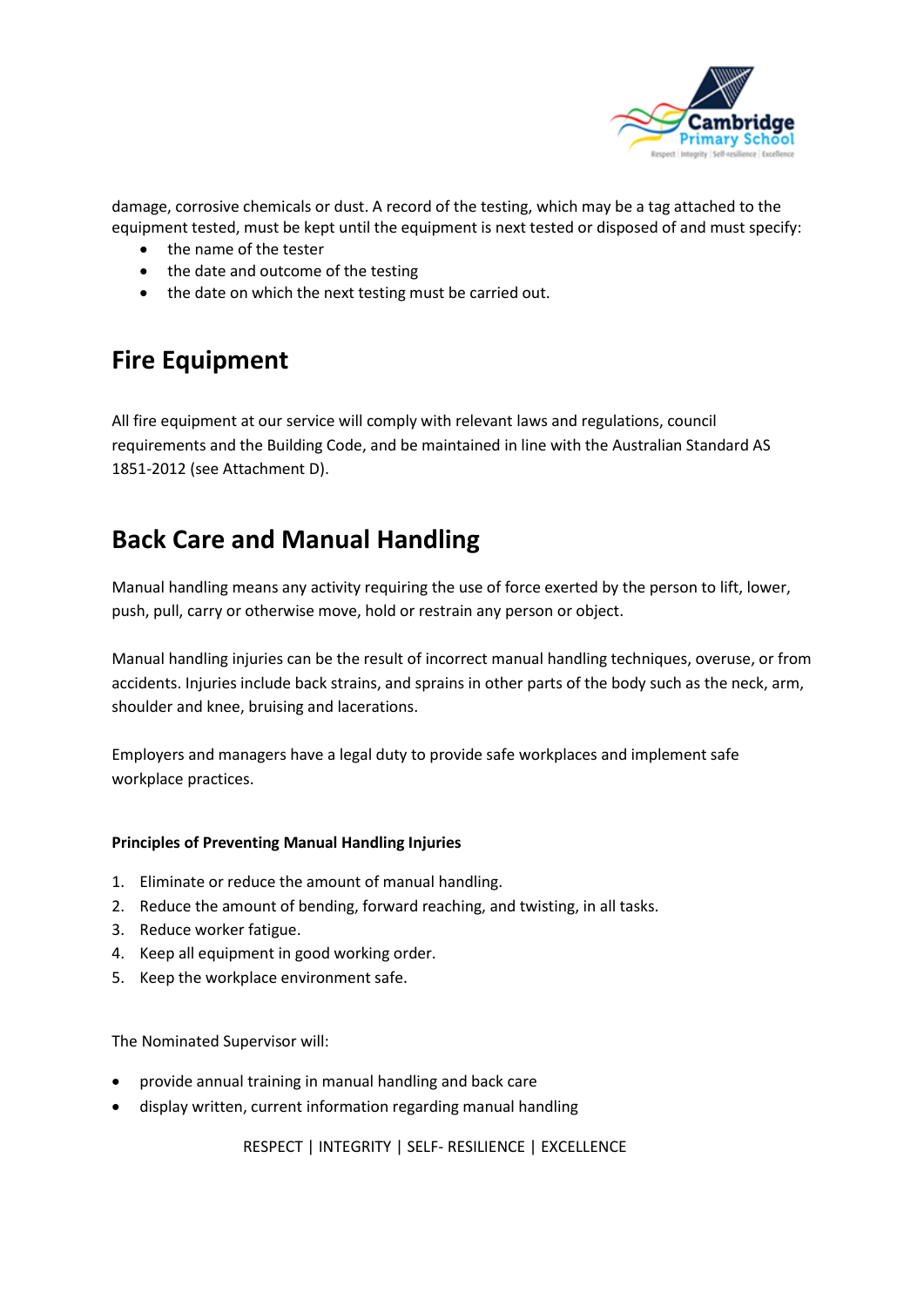

- ensure equipment and facilities are designed and maintained to reduce manual handling injuries
- ensure work practices are consistent with safe manual handling guidelines
- ensure educators and staff follow our safe manual handling procedures
- identify, assess and control all risks associated with manual handling
- Clearly mark any equipment which requires more than one person to lift or move it.

To help prevent manual handling injuries educators and staff will:

- kneel rather than bend down eg to help a child put their shoes on
- sit rather than bend eg to comfort a child
- sit in an appropriate sized chair (or on the floor) so their upper legs are horizontal to hips and feet flat on the floor
- sit in an appropriate sized chair and table to complete writing tasks (eg programming)
- lift safely and avoid twisting, especially with awkward loads
- use a step ladder to reach above shoulder level
- avoid extended reaching forward eg leaning into low equipment boxes
- share the load if the equipment is heavy, long or awkward
- ask for help and organise a team lift when sliding, pulling or pushing equipment that is not easy to move e.g. trestles or gym mats
- rearrange surroundings to meet the needs of both children and adults where possible
- use equipment and furniture that can be moved around as safely and easily as possible
- store seldom-used objects up high between the shoulder-to-raised arm height
- avoid storing objects between a person's knuckles and the floor
- use mechanical aids like ladders and trolleys where possible to avoid lifting and stretching
- Reduce accidents by implementing good housekeeping practices including ensuring:
	- the floors and other walking surfaces are uncluttered, even and non-slippery
	- the environment is tidy
	- there is adequate space to work
	- equipment is maintained regularly
	- Lighting is adequate.

#### **How to Lift Safely**

- 1. Place your feet in astride position
- 2. Keep your breastbone as elevated as possible
- 3. Bend your knees
- 4. Brace your stomach muscles.
- 5. Hold the object close to your centre of gravity i.e. around your navel
- 6. Move your feet not your spine
- 7. Prepare to move in a forward-facing direction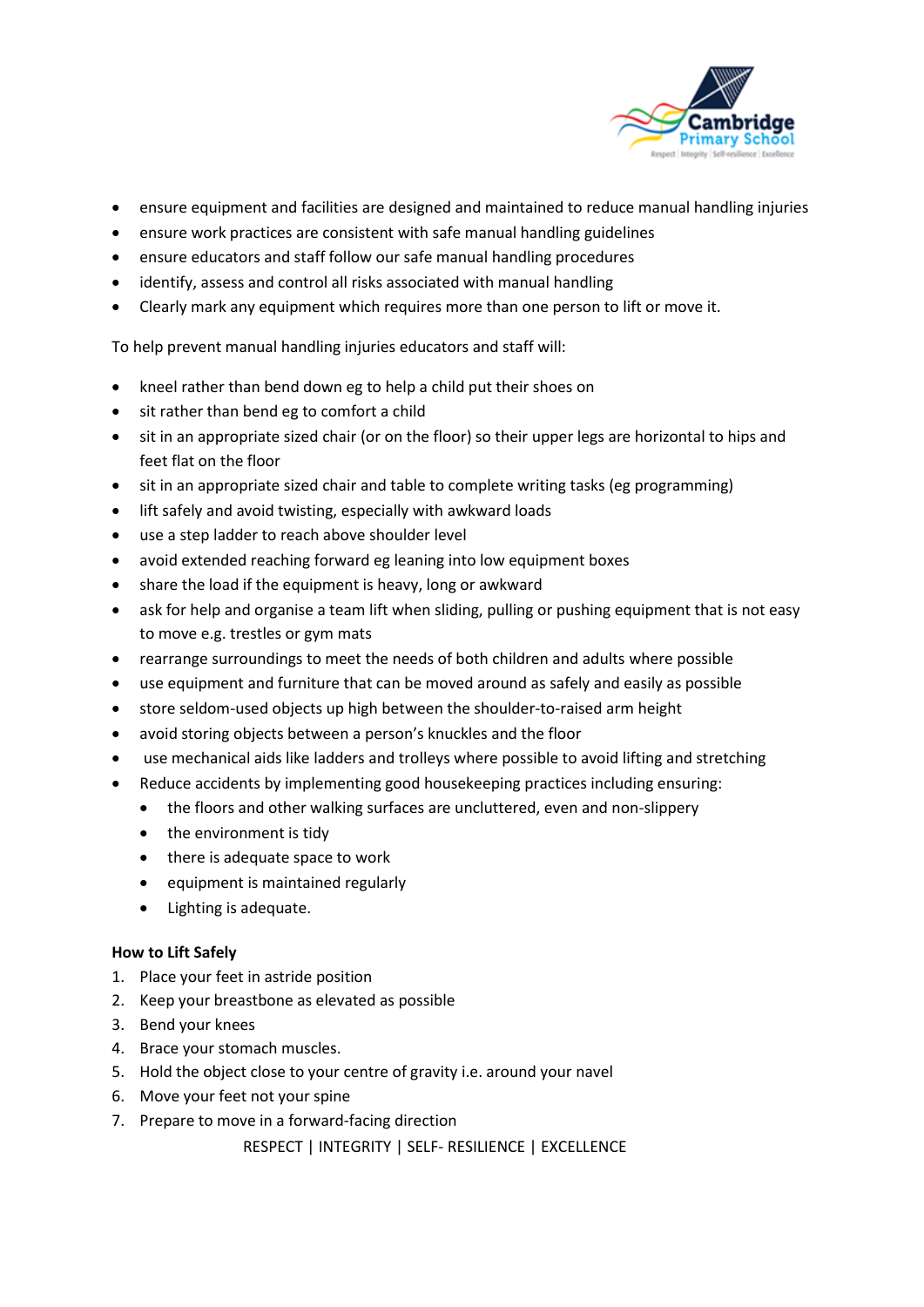

8. Ask for help when it is not possible to lift on your own

#### **Avoid Twisting when Lifting**

To avoid injuries result from twisting educators and staff will:

- move equipment when children are not around
- rearrange storage so that it is easier and safer to replace and remove items
- lift only within the limits of their strength
- use beds and equipment that are easy to move
- ensure they can see where they are going when carrying equipment or children
- be especially careful when lifting a child with special needs.

#### **Organising a Team Lift**

Educators and staff will:

- 1. Ask a colleague who is willing and able to help, and ideally is fairly well matched with them in size and strength
- 2. Agree on a plan of action to achieve a coordinated lift
- 3. Appoint one person as team leader to 'call' the lift.

#### **How to Assess the Correct Storage and Shelving Height**

Correct storage and shelving height is important to prevent slips, falls and strains. When standing with feet together and hands by sides:

- the best height range for handling loads is around waist level
- the acceptable height for lifting is any point between a person's knuckle and shoulder.

## **Sources**

**Education and Care Services National Regulations 2011 My Time Our Place Dangerous Substances (National Code of Practice for the Labelling of Workplace Substances) Code of Practice Approval 2006 National Quality Standard Occupational Health & Safety Act 2004**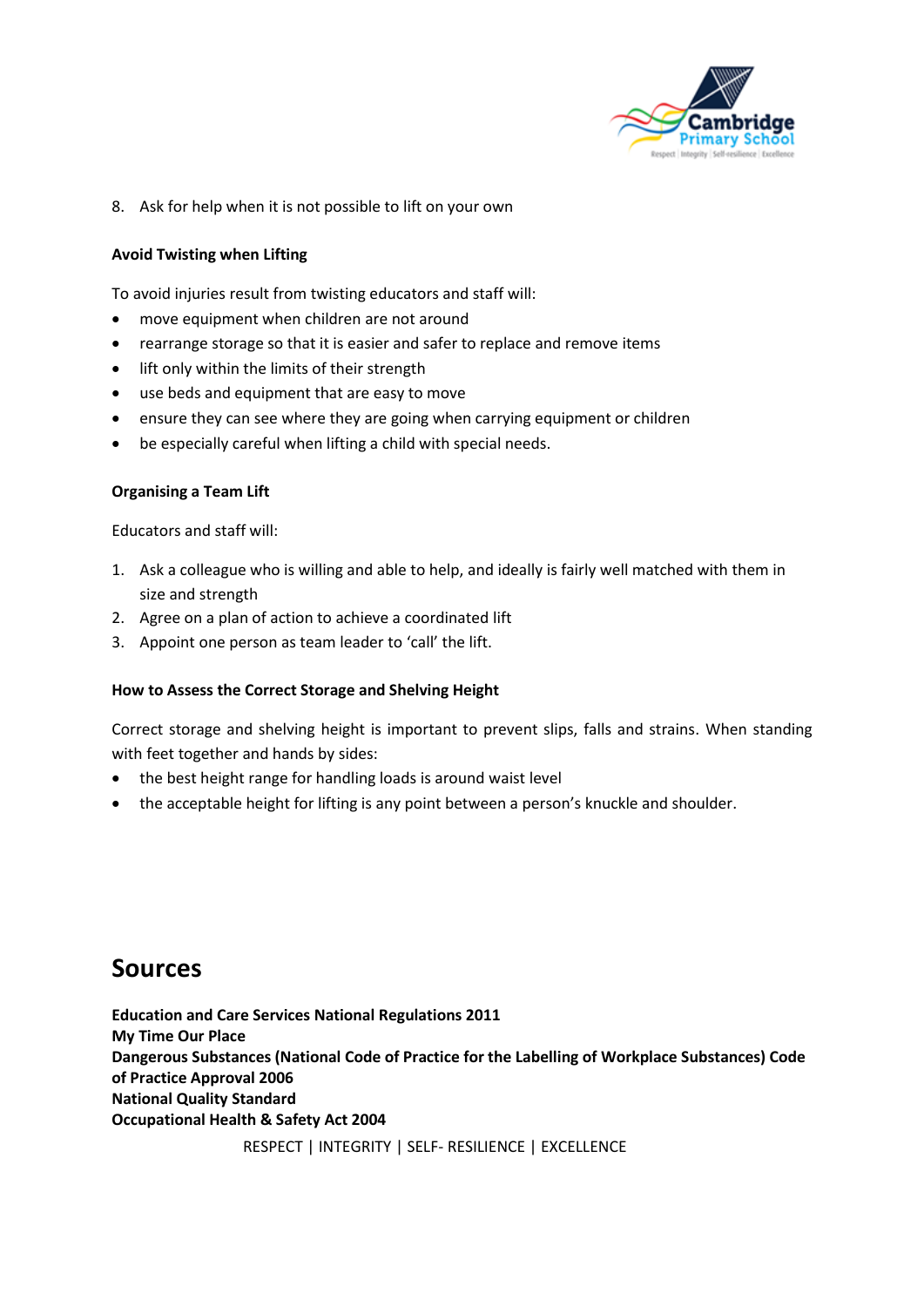

**Staying Healthy –Preventing infectious diseases in early childhood education and care services 2012 Cancer Council VIC Sample SunSmart policy for ECEC services Work Safe Victoria: Children's services – occupational health and safety compliance kit Australian Standards 1851-2005 "Maintenance of Fire Protection Systems and Equipment" Building Code of Australia Building Act 1993 Building Regulations 1994 Building Commission Practice Note 2013-05 Royal Life Saving Society Home Pool Safety Checklist Royal Life Saving Society Wading Pools Checklist Australian Standard 1926.1 Swimming Pool Safety Kidsafensw: Playground surfacing**

## **Review**

The policy will be reviewed annually by the Out of School Hours Care subcommittee of School Council.

| <b>Ratification Date</b> | <b>Review Date</b> | <b>Version Number</b> | Date Produced |
|--------------------------|--------------------|-----------------------|---------------|
| <b>July 2020</b>         | Year 2021          |                       | October 2015  |
|                          |                    |                       |               |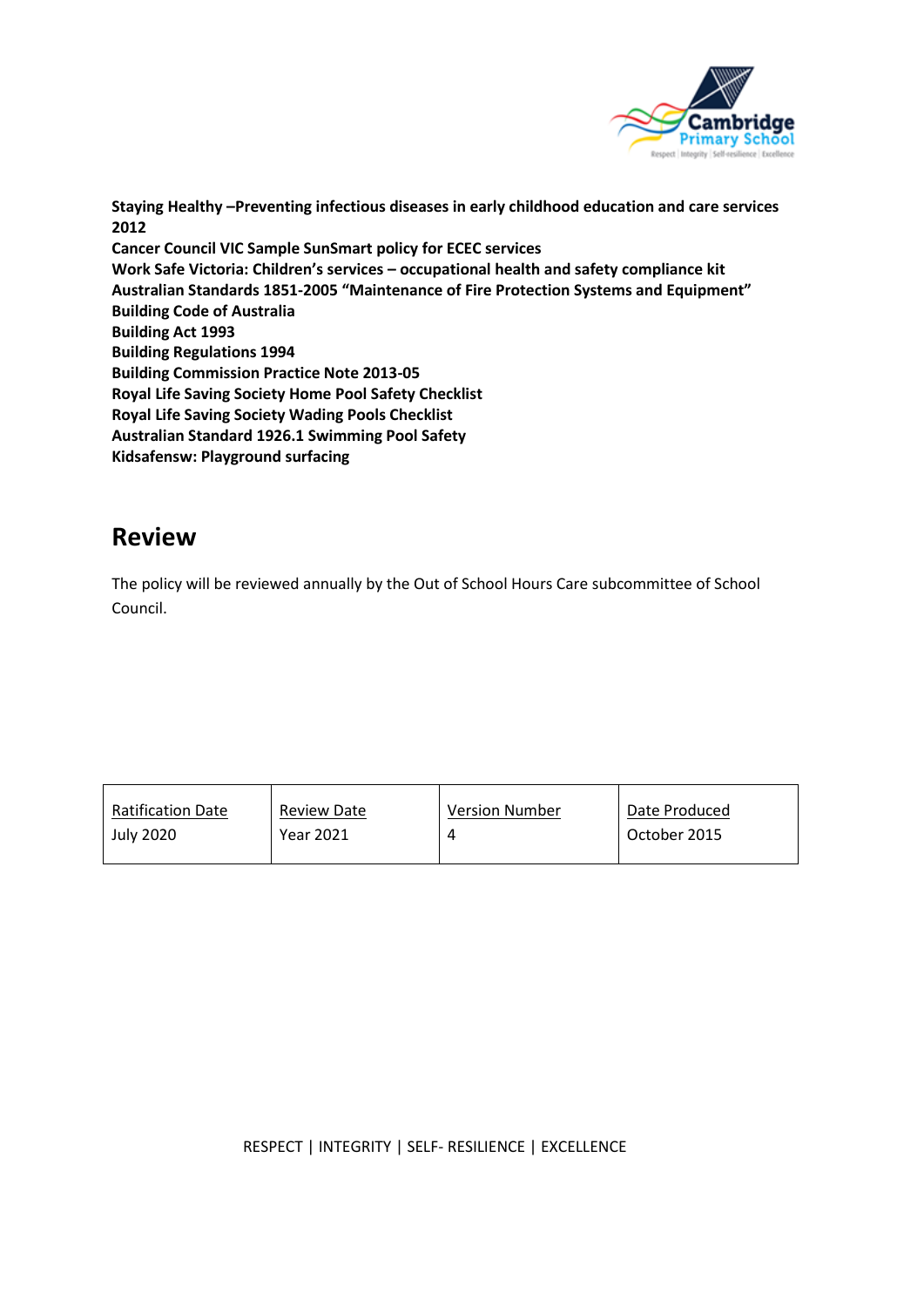

### **Attachment A**

### **Environmental Checklists**

The following can be used as a guideline to produce Checklists for the service's individual needs.

#### **Checklist: Outdoor**

- **Building maintenance**  regularly maintain and check for hazards, check building is in a safe, clean and hygienic condition. Keep records of any damages and subsequent repairs.
- **Doors** –have finger jam protectors.
- **Dust mites, pet allergens** regular dusting and vacuuming.
- **Fence-** outdoor play areas securely on all sides of from roads, water hazards, and driveways. Maintain fences at correct height..
- **Garbage**  safely and promptly disposed of. Use lidded secure bins that prevent child access and maintain in a clean and safe condition. Encourage recycling.
- **Garden** and renovation debris removed. Regularly trim branches and bushes.
- **Garages and sheds -** kept locked.
- **Heating, cooling, ventilation, lighting**  comfortable, safe, maintained, guarded and are kept out of reach of children.
- **Hygienic**, regularly cleaned and maintained conditions protect against vermin, bacteria, mildew, lead, asbestos and other dust allergens.
- **Non-slip** floors, stairs, steps, grounds and nonporous indoor floors for easy cleaning.
- **Pesticides** dangerous chemicals should not be used to remove vermin.
- **Renovations –** reduce dangers e.g. lead, asbestos, holes and excavations.
- **Security**  minimise unauthorised access with appropriate fencing and locks.
- **Spills**  clean away as they occur.
- **Under Service access** (including buildings on stilts and footings) lock or block access.
- **Window fly screens** securely fitted, maintained and permanent.

#### **Checklist – Indoor**

- **Access for children and adults with disability**  ensure safe access into, within and out of the Service, security, toilet and washing facilities, and check for hazards for wheelchairs and people with impaired sight, hearing or mobility.
- **Children at risk**  maintain extra security and supervision of children at special risk.
- **Decorations and children's artwork**  aren't near ceiling fans, air conditioners or heaters. Avoid use of tacks, pins, and staples.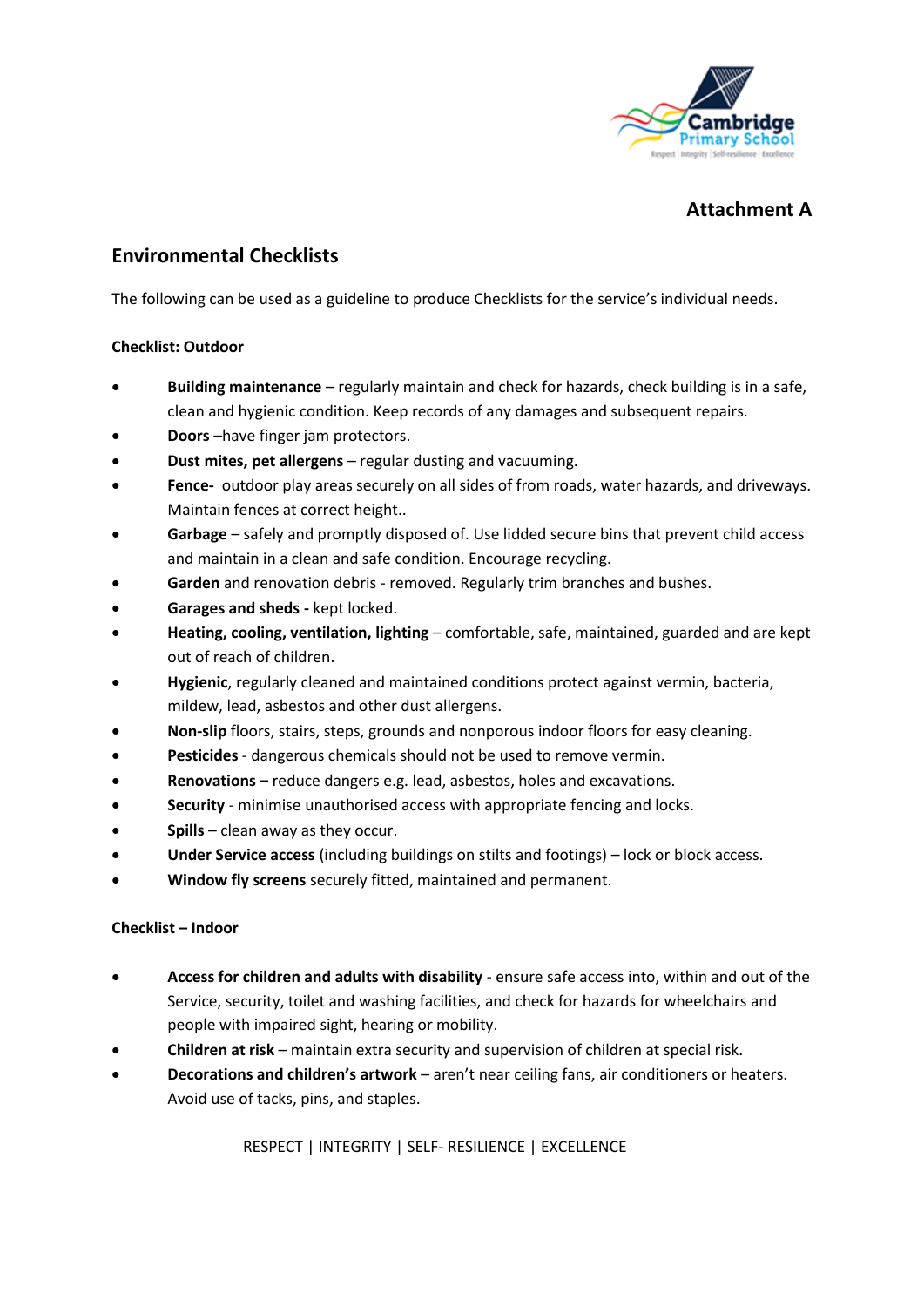

- **Emergency evacuation** –evacuation plan and emergency contact numbers displayed, families informed and evacuation procedures rehearsed.
- **Fire**  fire blanket, extinguisher, fire exits, smoke detectors, electrical safety switch.
- **First aid kit** with approved contents is maintained and accessible. Ensure First Aid certificates are current for relevant educators.
- **Guard and make inaccessible to children:** heaters, coolers, fireplaces, stoves, microwaves, power points, and office equipment.
- **Hazardous indoor and outdoor plants -** identify, remove or make inaccessible to children.
- **Heaters –** ensure that children cannot come in contact with hot surfaces. It is preferable to use heating where combustion products are ducted outside. If gas heating is used ensure there is adequate ventilation while the heater is operating.
- **Hot water**  ensure the hot water supply is regulated to keep it below the temperature at which a child can be scalded (Any new hot water installations in early childhood services are required to ensure water delivered from the tap does not exceed 45° C ).
- **Machinery, tools and equipment**  ensure all engine operated or other hazardous equipment, tool or machinery are stored securely and are inaccessible to children.
- **Noise**  reduce excessive exposure.
- **Non-slip, non-porous** floors, stairs.
- **Pets and animals**  inform families of pets kept on premises and plans to obtain new pets. Ensure pets are vaccinated, wormed, don't have fleas, are clean and healthy. Keep pet accessories such as pet food, litter boxes, pet toys away from children. Exclude dogs from children's play areas. Keep children-pet interactions minimal and supervise interaction times.
- **Safe play rules and adequate play spaces**: discourage running indoors and safe furniture layout to avoid collisions.
- **Security**  ensure all entry doors are locked after dark and place bells on doors.
- **Smoke free environment** in all areas.
- **Educators personal items**  ensure personal items such as bags, sharp instruments, toiletries and medicines are kept secure and are inaccessible to children.
- **Stairways,** ramps, corridors, hallway, external balcony are enclosed to prevent a child falling.
- **Store in locked cabinet** any unsafe items, e.g. chemicals, medicines, razors, knives and electrical equipment.
- **Supervision and visibility of children –** ensure children are visible and supervised at all times. Have at least two educators on premises at all times with vision of each other and the children.
- **Toys**  meet safety standards, age appropriate, maintained, and non-toxic.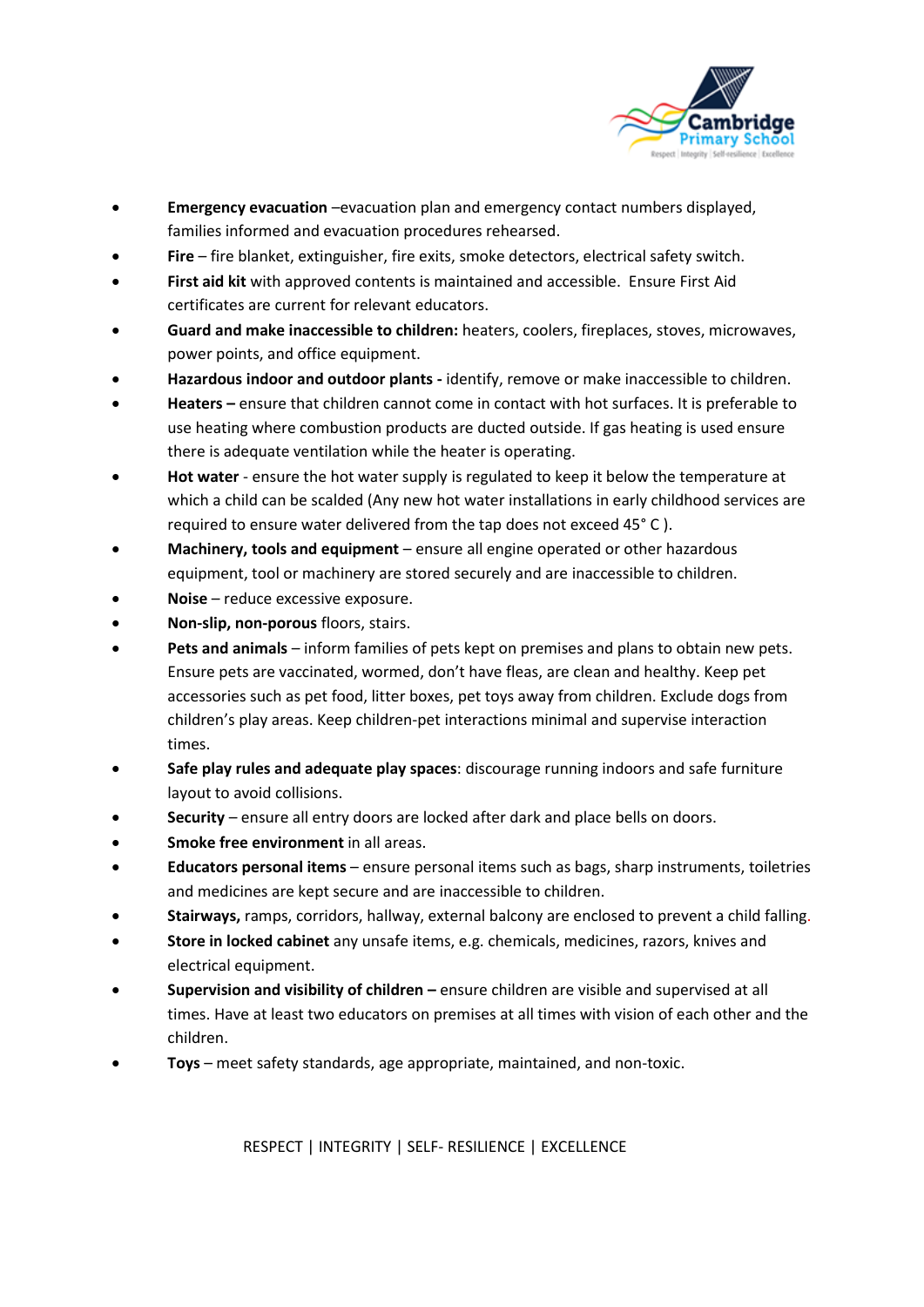

## **Attachment B**

# **Poison Safety Checklist**

Week beginning:\_\_\_\_\_\_\_\_\_\_\_\_\_

| <b>Checklist</b>                                     | <b>Yes</b> | <b>No</b> | <b>Action required</b> |
|------------------------------------------------------|------------|-----------|------------------------|
| Have all chemical products been checked to           |            |           |                        |
| determine if they need to be stored in a lockable    |            |           |                        |
| cupboard?                                            |            |           |                        |
| Have all chemical products been checked to           |            |           |                        |
| determine if they require disposal (out of date or   |            |           |                        |
| no longer required)?                                 |            |           |                        |
| Are all chemicals labelled correctly?                |            |           |                        |
| Are food and chemicals stored separately?            |            |           |                        |
| Are all chemicals stored securely?                   |            |           |                        |
| Are Safety Data Forms available for all chemicals in |            |           |                        |
| the Service and placed with the chemical?            |            |           |                        |
| SDS Register available?                              |            |           |                        |
| SDS Register Current?                                |            |           |                        |
| Are low toxicity products used whenever possible?    |            |           |                        |
| If any handbags contain medication, are they         |            |           |                        |
| stored safely?                                       |            |           |                        |
| Is the Poisons Information Centre number             |            |           |                        |
| available at every phone? (13 11 26)                 |            |           |                        |
| Is there any paint flaking of the walls that may     |            |           |                        |
| contain lead?                                        |            |           |                        |
| Have all poisonous plants been removed from the      |            |           |                        |
| Service's premises?                                  |            |           |                        |
| Have families been provided with information on      |            |           |                        |
| poison safety?                                       |            |           |                        |
| Have chemical storage areas been labelled with       |            |           |                        |
| chemicals stored here signs?                         |            |           |                        |
| Medication is stored in locked                       |            |           |                        |
| containers/cupboard?                                 |            |           |                        |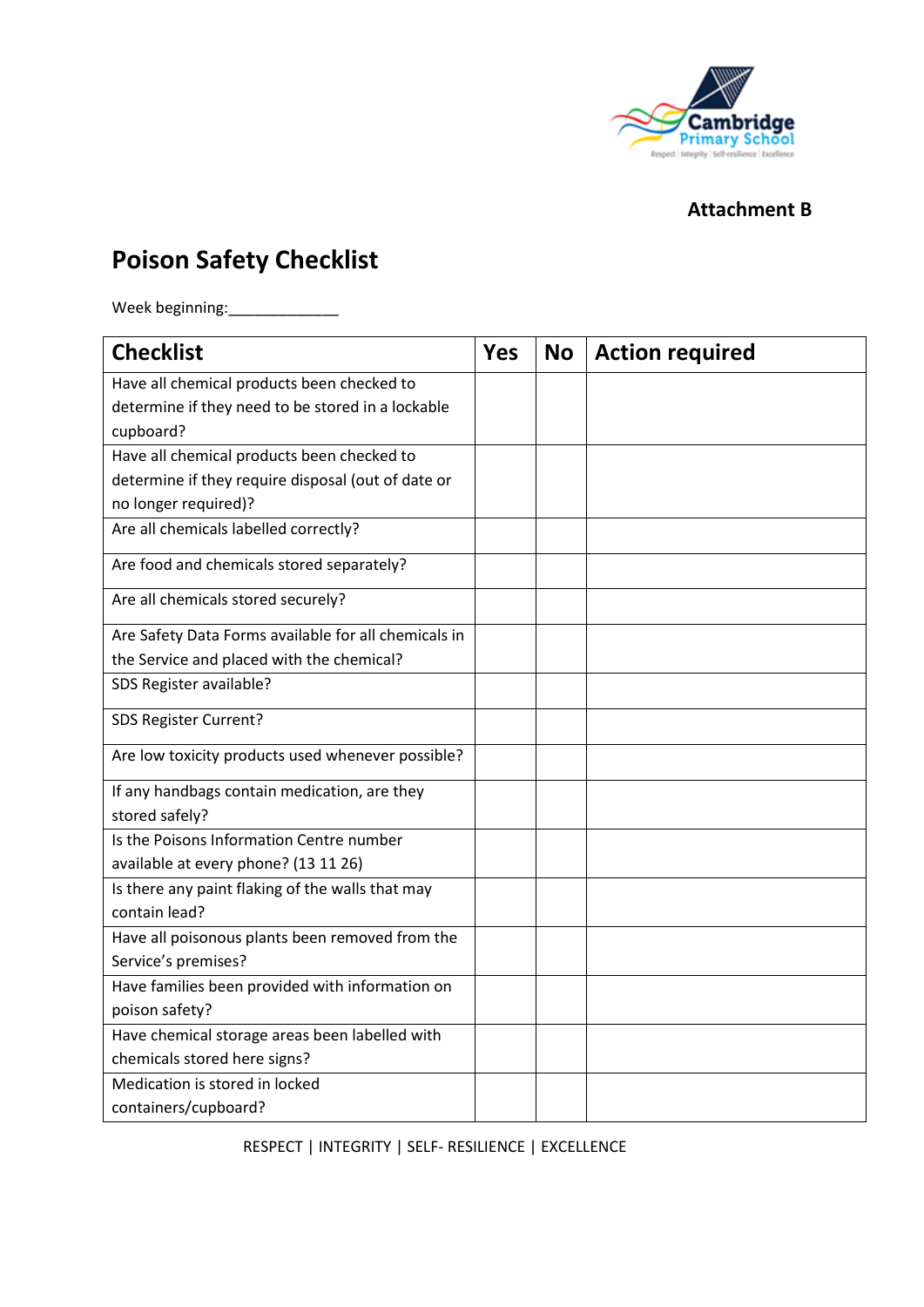

| <b>Educators Name:</b>      |  |
|-----------------------------|--|
| <b>Educators Signature:</b> |  |

## **Attachment C**

#### **Cleaning Schedule - Before School Care**

#### **Monday**

| <b>Time</b> | <b>Tables</b> | <b>Dishes</b> | Vinyl | Carpet | Others/toys/laundry/cleaner |
|-------------|---------------|---------------|-------|--------|-----------------------------|
| 7.00am      |               |               |       |        |                             |
| 8.00am      |               |               |       |        |                             |

### **Tuesday**

| <b>Time</b> | <b>Tables</b> | <b>Dishes</b> | Vinyl | Carpet | Others/toys/laundry/cleaner |
|-------------|---------------|---------------|-------|--------|-----------------------------|
| 7.00am      |               |               |       |        |                             |
| 8.00am      |               |               |       |        |                             |

**Wednesday**

| <b>Time</b> | <b>Tables</b> | <b>Dishes</b> | Vinyl | Carpet | Others/toys/laundry/cleaner |
|-------------|---------------|---------------|-------|--------|-----------------------------|
| 7.00am      |               |               |       |        |                             |
| 8.00am      |               |               |       |        |                             |

**Thursday**

| <b>Time</b> | <b>Tables</b> | <b>Dishes</b> | Vinyl | Carpet | Others/toys/laundry/cleaner |
|-------------|---------------|---------------|-------|--------|-----------------------------|
| 7.00am      |               |               |       |        |                             |
| 8.00am      |               |               |       |        |                             |

**Friday** 

| <b>Tables</b><br><b>Dishes</b><br>Vinyl<br>Time<br>Carpet |  |  |  |  |  |  | Others/toys/laundry/cleaner |
|-----------------------------------------------------------|--|--|--|--|--|--|-----------------------------|
|-----------------------------------------------------------|--|--|--|--|--|--|-----------------------------|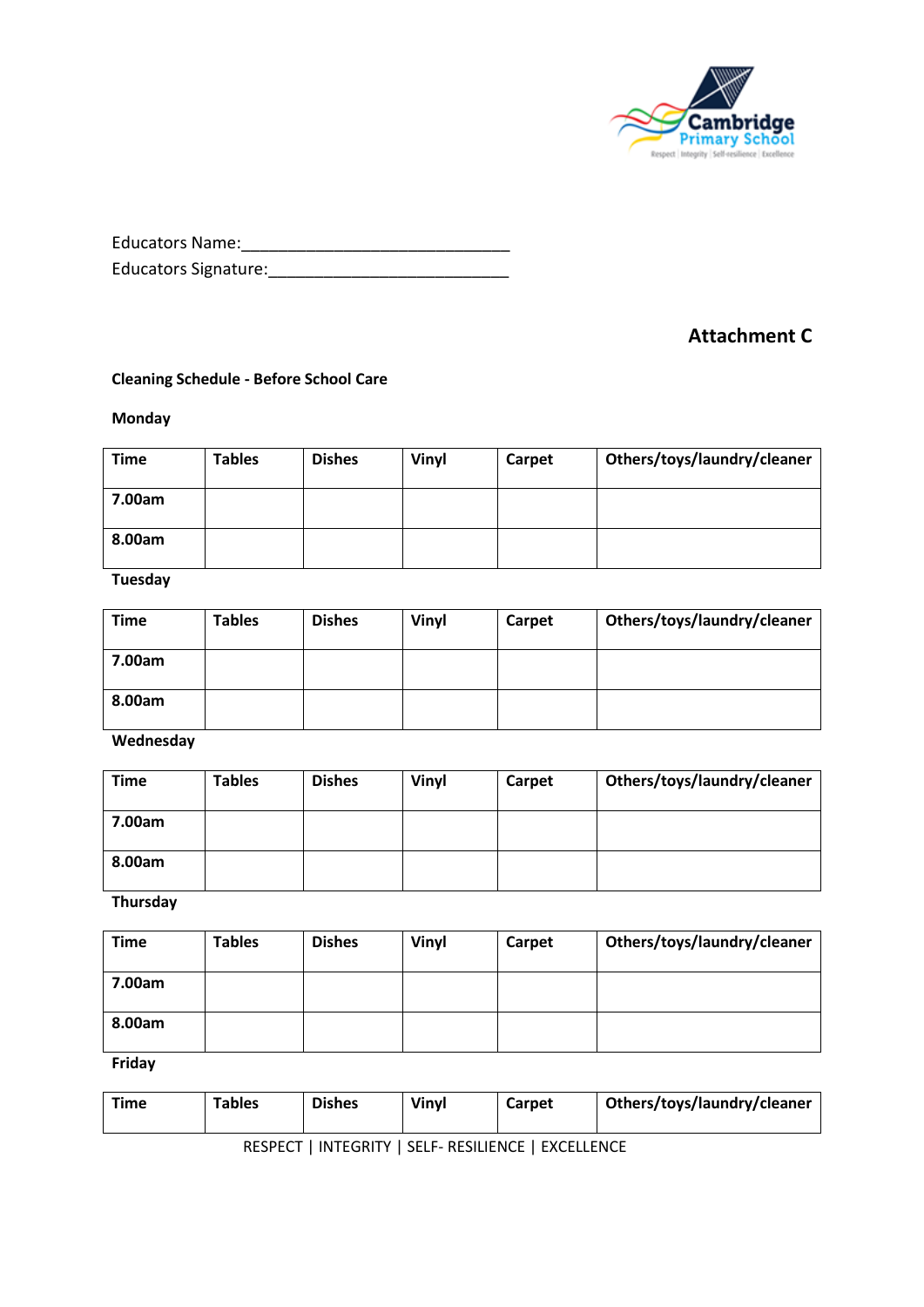

| 7.00am |  |  |  |
|--------|--|--|--|
| 8.00am |  |  |  |

### **Cleaning Schedule – After School Care**

### **Monday**

| <b>Time</b> | <b>Tables</b> | <b>Dishes</b> | Vinyl | Carpet | Others/toys/laundry/cleaner |
|-------------|---------------|---------------|-------|--------|-----------------------------|
| 4.00pm      |               |               |       |        |                             |
| 5.30pm      |               |               |       |        |                             |
| 6.00pm      |               |               |       |        |                             |

### **Tuesday**

| <b>Time</b> | <b>Tables</b> | <b>Dishes</b> | Vinyl | Carpet | Others/toys/laundry/cleaner |
|-------------|---------------|---------------|-------|--------|-----------------------------|
| 4.00pm      |               |               |       |        |                             |
| 5.30pm      |               |               |       |        |                             |
| 6.00pm      |               |               |       |        |                             |

### **Wednesday**

| <b>Time</b> | <b>Tables</b> | <b>Dishes</b> | Vinyl | Carpet | Others/toys/laundry/cleaner |
|-------------|---------------|---------------|-------|--------|-----------------------------|
| 4.00pm      |               |               |       |        |                             |
| 5.30pm      |               |               |       |        |                             |
| 6.00pm      |               |               |       |        |                             |

**Thursday**